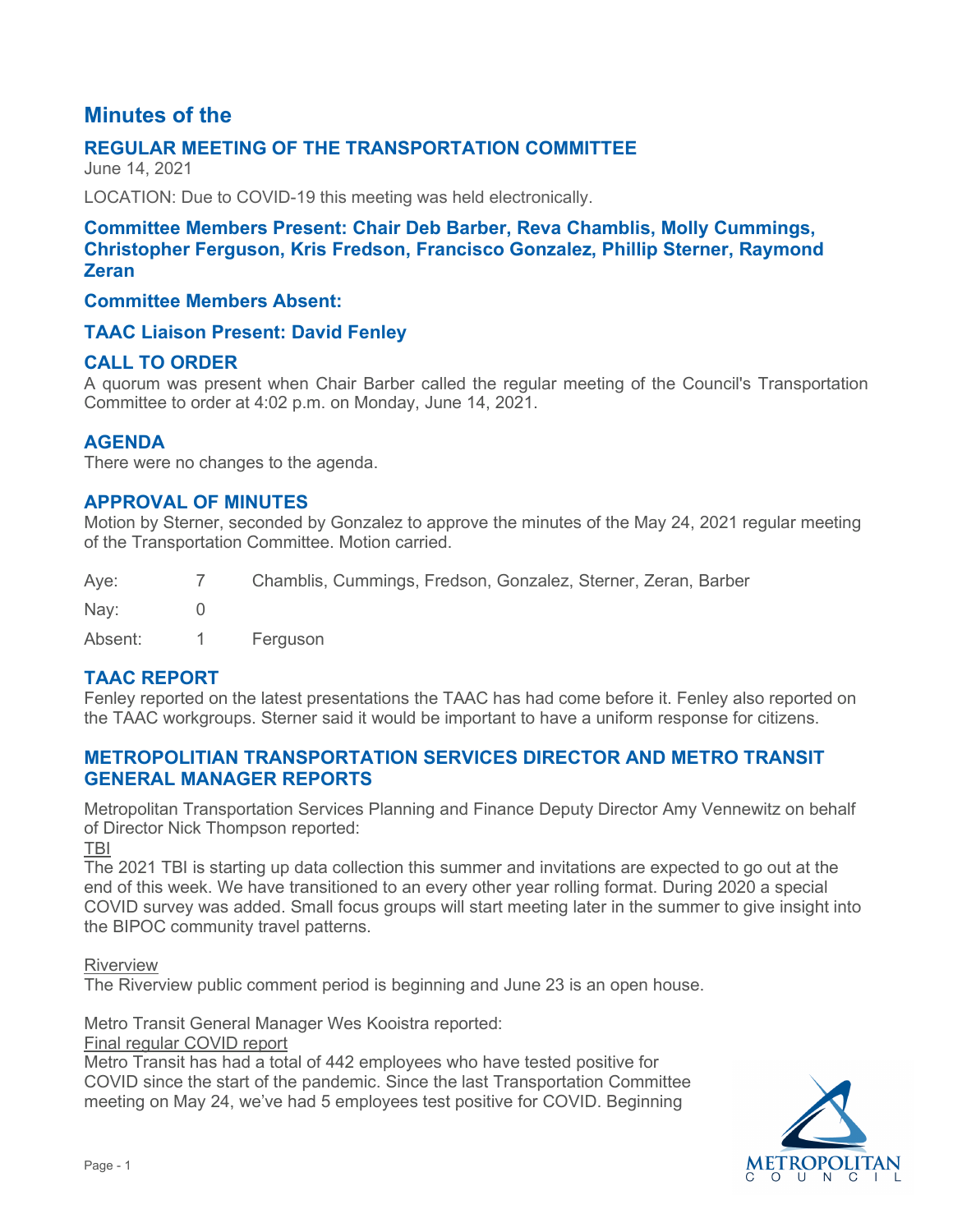next meeting, regular COVID reports won't be included unless something unusual happens. In July, we will bring an information item to this committee to provide a whole-cloth look at how we are making plans to emerge from the pandemic a stronger and better system.

#### Operator hiring

As mentioned at the last meeting, our first class of new bus operators in more than a year started on May 17 including four (4) who started training today. Our current staffing levels are sufficient to meet today's needs but we are aiming to hiring 70 full-time operators by this fall. This will allow us to keep up with expected attrition and to be well positioned for additional service as demand increases. On June 23 and June 26, we are going to hold to hiring events for people interested in becoming operators, similar to our one-day hiring event back in June 2020 that proved quite successful.

#### 38th and Chicago

The City of Minneapolis has made two attempts to open the 38th Street and Chicago Ave interaction, the intersection is not open to auto traffic. This means our bus routes remain on the detours that have been in place since May 2020. Metro Transit is not aware of plans for future attempts to open the roadway. We continue to monitor the situation as the City of Minneapolis determines their next steps. The Chicago & 38th D Line station was removed from 2021-22 construction plans. D Line construction is underway elsewhere on Chicago Avenue, toward late 2022 service. In addition to the detours in place at 38th & Chicago, there are several active detours on Route 5 due to D Line construction. We thank our riders for their patience as intermittent detours to continue across this year and into 2022 as crews complete work on the line. Plans for a station will happen in the future, working with the City and community around the long-term vision for the area. While a station here is not currently being constructed, we're continuing to work with the City to coordinate how to connect stations to the north and south with the underground fiber optic network that spans the length of the entire D Line corridor. Committee members will hear more about D Line construction progress in an arterial BRT update on 6/28.

#### Police graduation

All Council Members are invited to next Wednesday's MTPD Promotion and Graduation Ceremony. You received an email last Tuesday with the details. The event takes place next Wednesday, June 23, starting at 1:00 p.m. at the Town & Country Club in Saint Paul.

#### Retirement

This Friday is Vince Pellegrin's last day at Metro Transit. Vince is retiring after 41 total years in transit – 24 at Metro Transit. Metro Transit's first Chief Operating Officer. Helped lead the agency through multiple high-profile events – 9/11, 35W bridge collapse, strike, opening of rail lines, Super Bowl, Covid. Industry leader in alternative technologies – helped introduce some of the country's first natural gas and hybrid electric buses while in LA and New York. At Metro Transit, helped improve fleet appearance and performance (introduced mid-life repaint program) and became agency's first state designated emergency manager. Has been a mentor to staff at all levels of the organization.

### **BUSINESS**

#### **Consent Items:**

There were no items on the consent agenda.

#### **Non-Consent Items:**

1. **2021-148:** Authorization to Apply for Section 5311 Non-Urbanized Area Formula Program Funds, Resolution 2021-16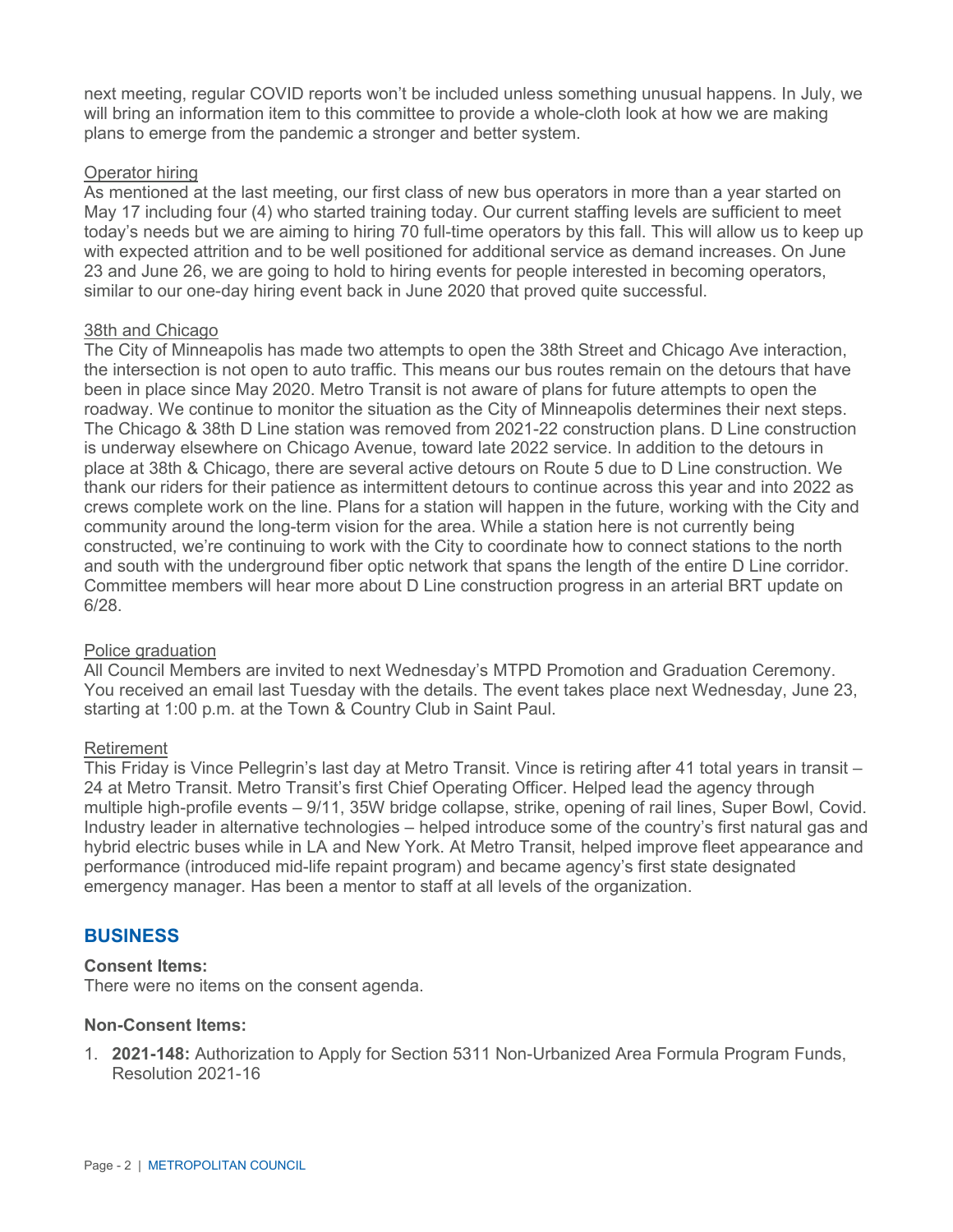Metropolitan Transportation Services Contracted Transit Services Manager John Harper presented this item.

There were no questions or comments from Council Members.

Motion by Chamblis, seconded by Zeran:

That the Metropolitan Council approve resolution 2021-16 authorizing the Regional Administrator to apply for Section 5311 Formula Grants for Rural Areas funding for 2022 from the Minnesota Department of Transportation to support Transit Link service.

Motion carried. Hearing no objection, Chair Barber stated this item could proceed as Consent to Council.

| Aye: | Chamblis, Cummings, Ferguson, Fredson, Gonzalez, Sterner, Zeran, Barber |  |  |  |
|------|-------------------------------------------------------------------------|--|--|--|
|      |                                                                         |  |  |  |

- Nay: 0
- Absent: 0
- 2. **2021-99:** Gold Line Subordinate Funding Agreement #2 with the Office of MN.IT Services for Duct Bank Relocation

Metro Transit BRT Projects Assistant Director Chris Beckwith presented this item.

Zeran asked about connections. Beckwith said it is a significant backbone of their system.

Motion by Gonzalez, seconded by Fredson:

That the Metropolitan Council authorize the Regional Administrator to negotiate and execute METRO Gold Line Bus Rapid Transit (Gold Line) Subordinate Funding Agreement (SFA) Number Two with the Office of MN.IT Services (MNIT) in an amount not to exceed \$2,497,770.35.

Motion carried. Hearing no objection, Chair Barber stated this item could proceed as Consent to Council.

Aye: 8 Chamblis, Cummings, Ferguson, Fredson, Gonzalez, Sterner, Zeran, Barber Nay: 0 Absent: 0

3. **2021-117:** Approval of METRO Orange Line Connection Bus Study Recommended Plan Metro Transit Route Planning Manager Cyndi Harper presented this item.

Cummings voiced appreciation for the work done on this project.

Motion by Cummings, seconded by Sterner:

That the Metropolitan Council approve the service changes in the METRO Orange Line Connecting Bus Study Recommended Plan for implementation with the opening of the Orange Line BRT project, and related Title VI analysis.

Motion carried.

Aye: 8 Chamblis, Cummings, Ferguson, Fredson, Gonzalez, Sterner, Zeran, Barber Nay: 0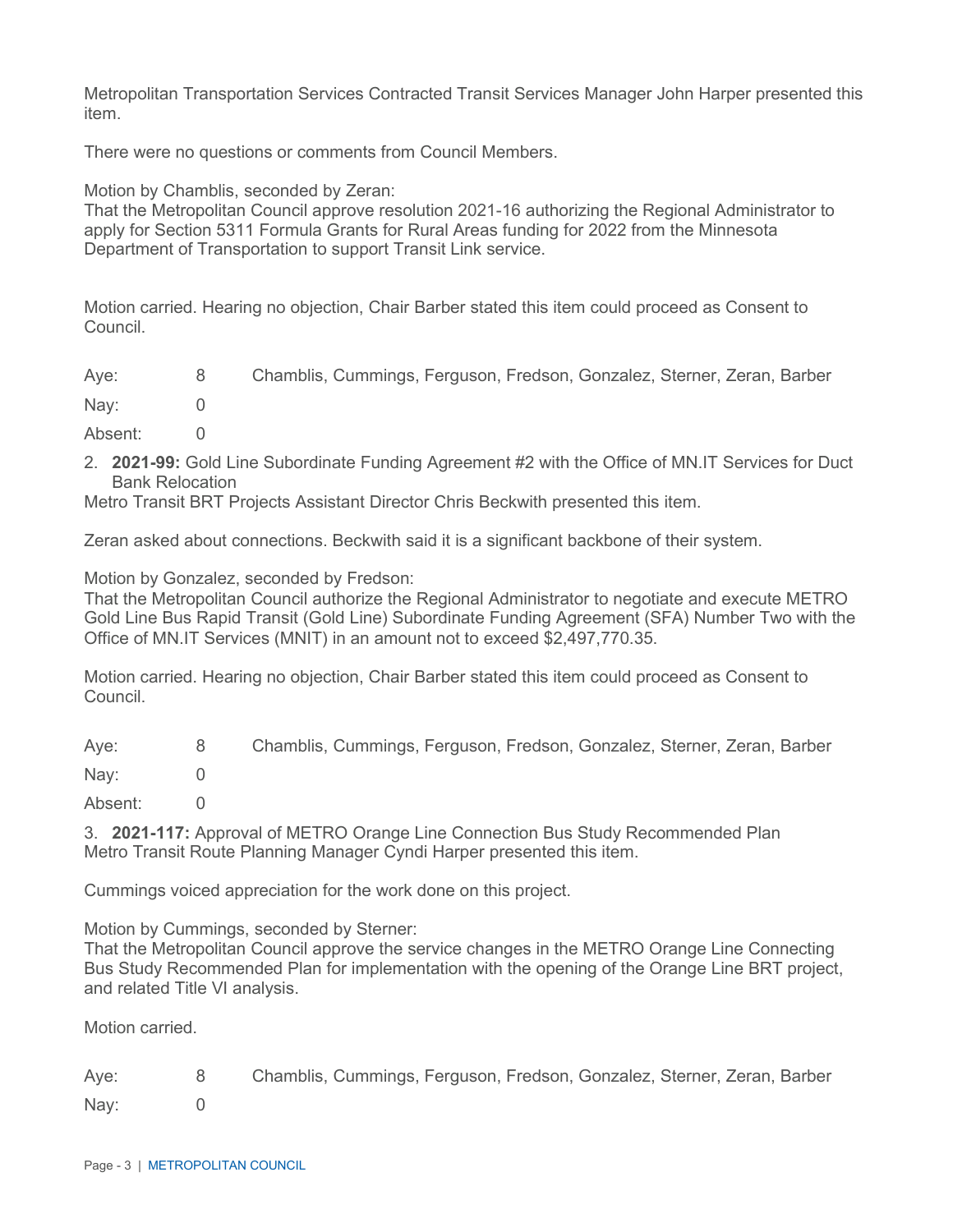Absent: 0

4. **2021-118:** Heywood Office Upgrades Design Services, Contract 20P055 Metro Transit Principal Project Coordinator Molly Ellis presented this item.

There were no questions or comments from Council Members.

Motion by Fredson, seconded by Sterner:

That the Metropolitan Council authorizes the Regional Administrator to award and execute contract 20P055 with TKDA, for Heywood Office Upgrades project for necessary upgrades to the 1984 Heywood Office in a not to exceed the amount of \$800,000.

Motion carried. Hearing no objection, Chair Barber stated this item could proceed as Consent to Council.

Aye: 8 Chamblis, Cummings, Ferguson, Fredson, Gonzalez, Sterner, Zeran, Barber Nav: 0

Absent: 0

5. **2021-121:** Ubisense Sole Source for Upgrading Garage Hardware 21P148 Metro Transit Business Systems Analyst Richard Paulson presented this item.

There were no questions or comments from Council Members.

Motion by Sterner, seconded by Fredson:

That the Metropolitan Council authorize, award and execute sole source contract 21P148 with Ubisense America LLC, in the amount not to exceed \$1,259,428 for Garage Hardware Replacement.

Motion carried. Hearing no objection, Chair Barber stated this item could proceed as Consent to Council.

Aye: 7 Chamblis, Cummings, Ferguson, Fredson, Sterner, Zeran, Barber

Nay: 0

Absent: 1 Gonzalez

6. **2021-127:** Metro Transit Agency Safety Plans

Metro Transit Rail and Bus Safety Director John MacQueen presented this item.

There were no questions or comments from Council Members.

Motion by Chamblis, seconded by Sterner:

That the Metropolitan Council adopt Revision 2 of the Metro Transit Agency Safety Plans for Bus and LRT (including the safety target goals) as required by 49 CFR Part 673.

Motion carried. Hearing no objection, Chair Barber stated this item could proceed as Consent to Council.

Aye: 8 Chamblis, Cummings, Ferguson, Fredson, Gonzalez, Sterner, Zeran, Barber Nay: 0 Absent: 0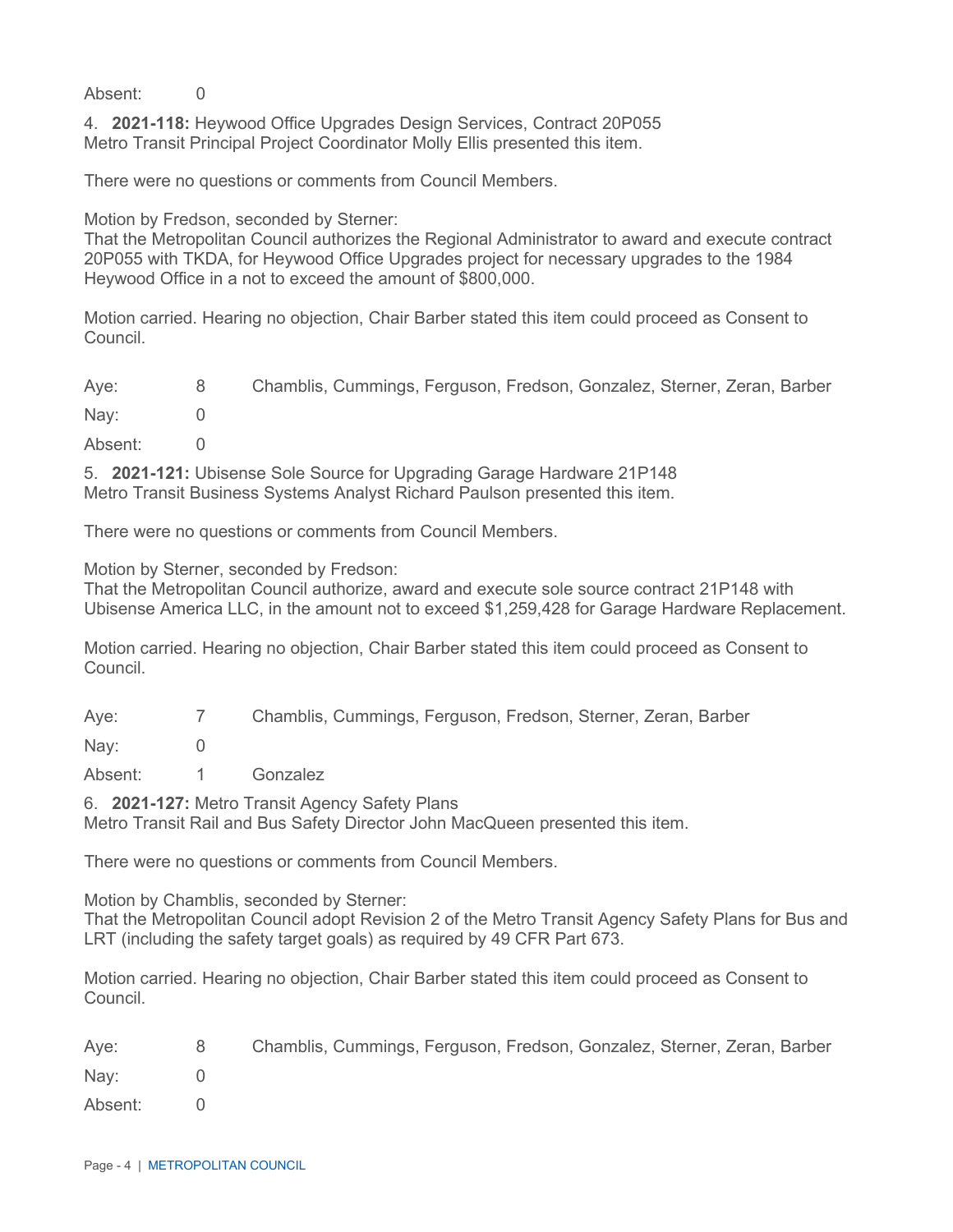7. **2021-128:** Cubic Ticket Vending Machine Bill Note Acceptor Upgrade Kits, Contract 21P173 Metro Transit Revenue Collection Senior Manager Nick Eull presented this item.

There were no questions or comments from Council Members.

Motion by Sterner, seconded by Gonzalez:

That the Metropolitan Council authorize the Regional Administrator to execute a sole-source Contract 21P173 with Cubic Transportation Systems to provide new ticket vending machine bill note acceptor upgrade kits in an amount not to exceed \$1,360,000.

Motion carried. Hearing no objection, Chair Barber stated this item could proceed as Consent to Council.

| Aye: | Cummings, Ferguson, Fredson, Gonzalez, Sterner, Zeran, Barber |  |  |  |
|------|---------------------------------------------------------------|--|--|--|
|      |                                                               |  |  |  |

- Nay: 0
- Absent: 1 Chamblis
- 8. **2021-132:** SWLRT (Green Line Extension) Systems Construction Change Order Systems Component Storage

Metro Transit Assistant General Manager Jim Alexander presented this item.

Zeran asked if selection of a local contractor could have served us better since a local contractor would own property. Alexander said there were multiple contracts set in place already with the bid. Chamblis asked if the storage facility will be kept and reused. Alexander said this facility is leased because there was no time to build a facility. Chamblis asked about other domino effects from the delay. Alexander said there will be.

Motion by Cummings, seconded by Fredson:

That the Metropolitan Council (Council) authorize the Regional Administrator through the Southwest Light Rail Transit (SWLRT) Council Authorized Representative to negotiate and execute a change order for Contract 17P000 with Aldridge – Parsons, a Joint Venture (APJV) in an amount not to exceed \$8,972,046.95 for up to three years of storage for manufactured light rail system components.

Motion carried.

Aye: 8 Chamblis, Cummings, Ferguson, Fredson, Gonzalez, Sterner, Zeran, Barber

Nay: 0

Absent: 0

9. **2021-133:** Northstar Corridor Funding Agreement with State of Minnesota Department of Transportation (MnDOT) | Resolution 2021-17

Metro Transit Finance Director Ed Petrie presented this item.

Zeran asked is this any different than any other funding agreements that were previously. Petrie said the funding structure is consistent.

Motion by Zeran, seconded by Fredson:

That the Metropolitan Council authorize the Regional Administrator to: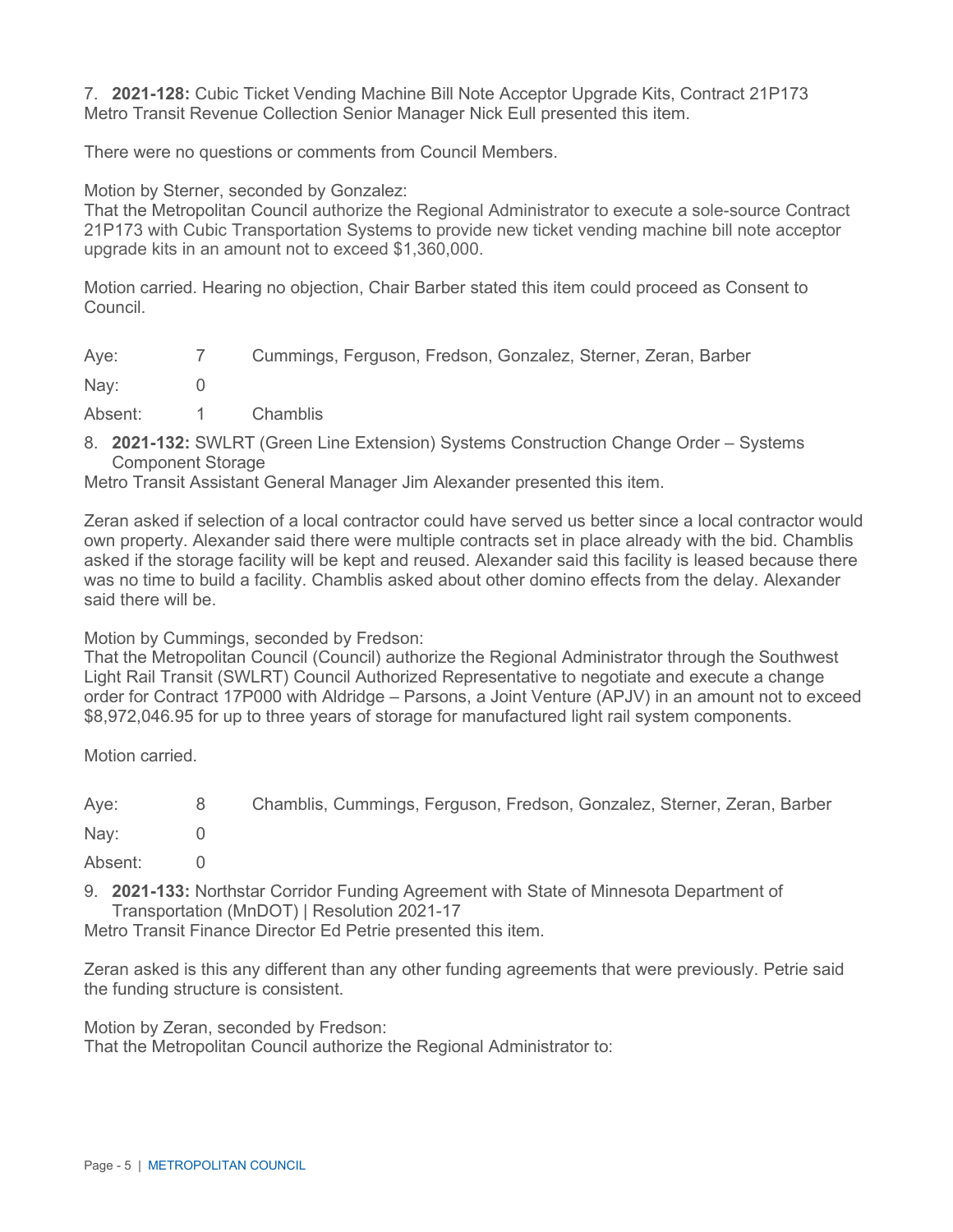- Enter into an agreement with the State of Minnesota Department of Transportation (MnDOT) for Calendar Year 2022 to provide funding for public commuter rail service in Sherburne County, Minnesota, for an amount up to \$1.9 million per year.
- Execute the attached Resolution of the Governing Body (Metropolitan Council) to enter into an Agreement with the State of Minnesota Department of Transportation for Calendar Year 2022.

Motion carried. Hearing no objection, Chair Barber stated this item could proceed as Consent to Council.

Aye: 8 Chamblis, Cummings, Ferguson, Fredson, Gonzalez, Sterner, Zeran, Barber Nay: 0 Absent: 0

10. **2021-134:** Extend University of Minnesota Revenue Contracts One Year Metro Transit Sales Operation Specialist Dustin Crescini presented this item.

There were no questions or comments from Council Members.

Motion by Chamblis, seconded by Fredson:

That the Metropolitan Council authorize the Regional Administrator to:

- 1. Execute a one-year extension of the Upass agreement with the University of Minnesota for student participants for the period of August  $31<sup>st</sup>$ , 2021 to August  $31<sup>st</sup>$ , 2022, and,
- 2. Execute a one-year extension of the Metropass agreement with the University of Minnesota for staff and faculty participants for the period of October 1<sup>st</sup>, 2021 to September 31<sup>st</sup>, 2022, and,
- 3. Execute a one-year extension of the Campus Zone Pass agreement with the University of Minnesota for staff and faculty participants for the period of August  $31<sup>st</sup>$ , 2021 through August 31<sup>st</sup>, 2022.

Motion carried. Hearing no objection, Chair Barber stated this item could proceed as Consent to Council.

| Aye:    | 8 <sup>1</sup> | Chamblis, Cummings, Ferguson, Fredson, Gonzalez, Sterner, Zeran, Barber |
|---------|----------------|-------------------------------------------------------------------------|
| Nay:    |                |                                                                         |
| $A + I$ |                |                                                                         |

Absent: 0

11. **2021-144:** Amend Orange Line Design Project, Contract 15P138 Metro Transit Engineering and Construction Manager Derek Berube presented this item.

Zeran brought up the difficulty with operator retention. Berube said the design had station utilities in the original design.

Motion by Cummings, seconded by Zeran:

That the Metropolitan Council authorizes and amendment to the design contract with HNTB Corporation in the amount of \$319,138 for additional design and construction support services of the Orange Line.